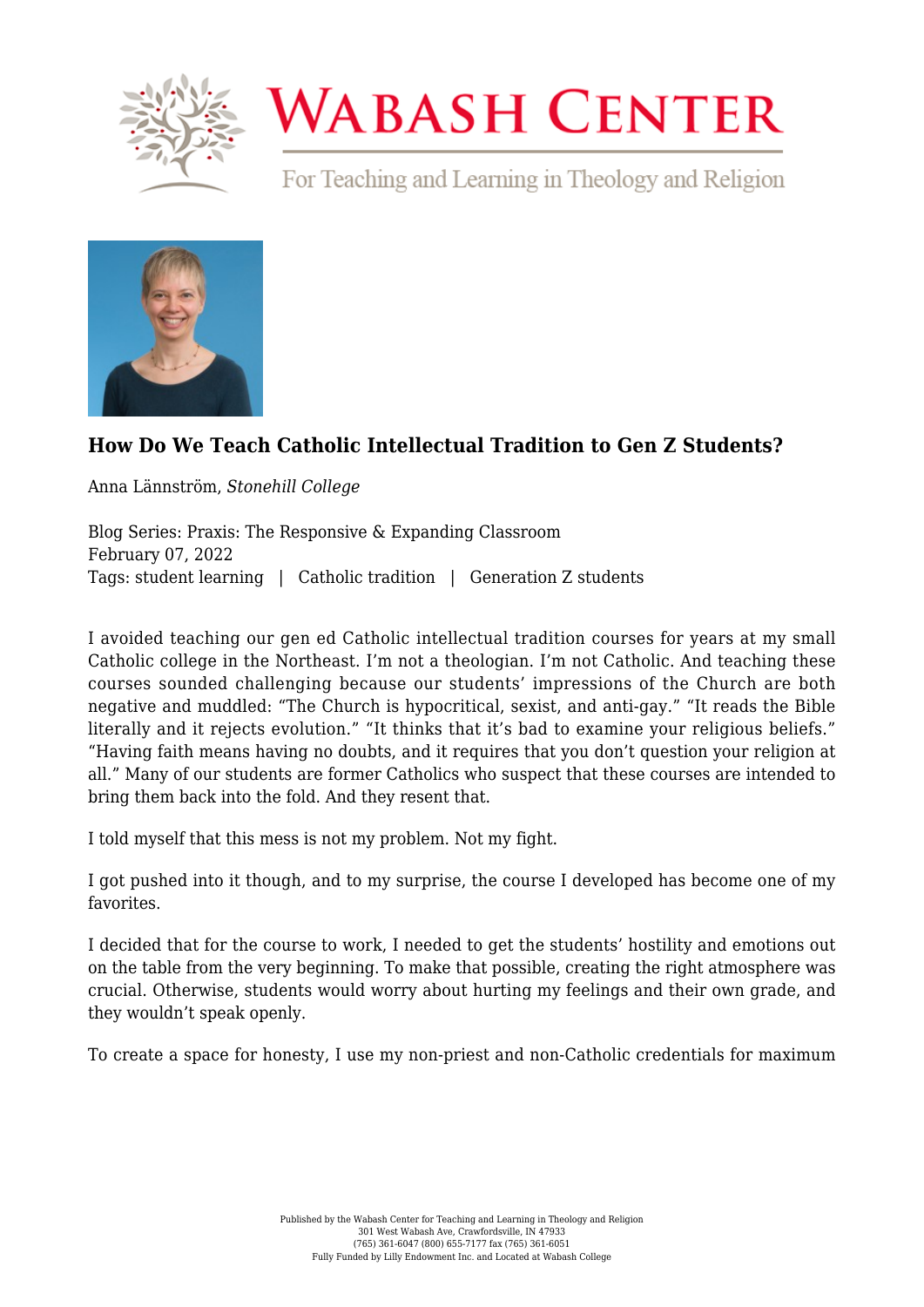effect. Before I even hand out the syllabus, I explain that I'm not Catholic and that I have no interest in making them more—or less—Catholic. I tell them that I disagree with the Church's positions on LGBTQ issues and that I have feminist objections to the Church—and to a lot of organized religion.

At that point, I have their attention. Then I describe what I admire about Catholicism. The logic and intellectual rigor. The two thousand years of applying reason to religion, of brilliant theologians and philosophers wrestling with difficult questions, arguing, and disagreeing with each other. I explain that they don't have to believe a single word of any Catholic teachings, but that they do have to know what they are, think them through carefully, be as fair and openminded as possible, and then articulate their criticisms and responses clearly.

Our first reading is Jean Twenge's "Irreligious: Losing My Religion (and Spirituality)," which lays out survey data and discusses possible reasons for why so many Gen Z members are leaving organized religion. I ask if the reading resonates with them and ask them to share some of their own experiences with religion.

Then I brace myself and get out of the way.

So much anger. So much frustration. So many painful stories.

One of my students was an altar boy and his priest handed him a brochure about conversion therapy and told him to try it. Another student was kicked out of his religious education class for asking too many critical questions. A third was asked to leave his church along with his family because he has two moms.

I listen, empathize, and learn. I explain that their local priest may not have accurately represented the diversity of views and complexity of theology available in the Church. I tell them that people who teach religious education classes usually don't know as much theology as I would wish and that they sometimes badly misunderstand Church teachings. We look at the Catechism's statements on homosexuality, I explain that I know several priests who are gay and that they somehow make it work. I point them to James Martin, S.J.'s work, noting that he is a priest in good standing.

This discussion takes up a full week. During this time, I repeat that I'm fine with them being atheist, theist, or agnostic but that I want their position to be based upon good reasons and on a deep understanding of the intellectual possibilities of a theism. I don't want them to reject religion because they have only been exposed to narrow and simplistic versions.

After all that, we're ready to engage with the "real" course materials. We study the argument from design and the Church's position on evolution. We clear up misunderstandings about doubt and questioning. We read about Mother Teresa and her dark night of the soul. We tackle classical philosophical problems about suffering, miracles, pluralism, the gap between language and God, and the function and limitations of images.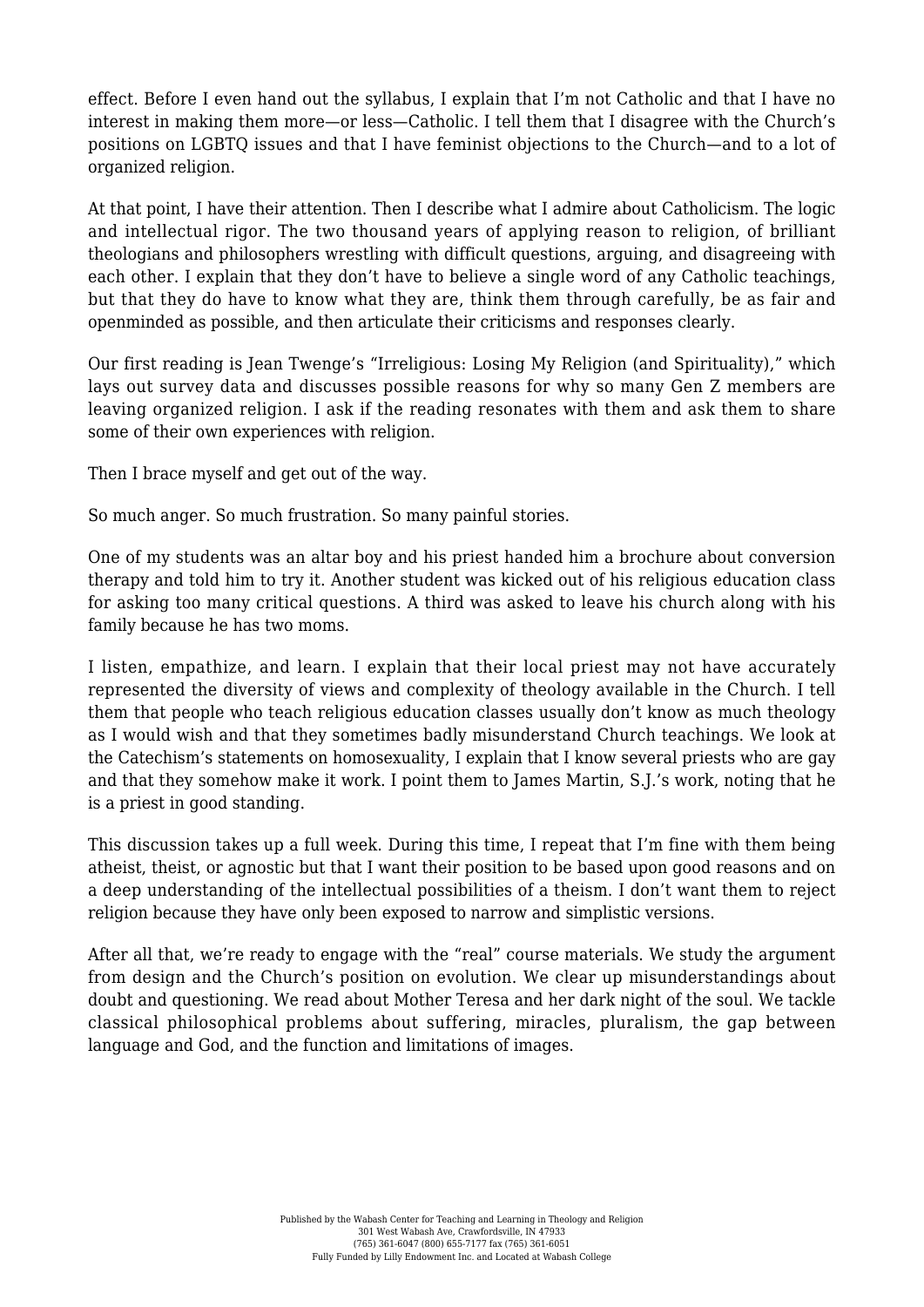This has become one of my favorite classes to teach because it responds to a real need. My students desperately need an opportunity to explore their spirituality and religiosity (or their absence!) and to reflect on their relation to the religions around them. And they need somebody to correct some of their most cumbersome misunderstandings about religion, showing them that there is space for them to be Catholic if they want—even if they are LGBTQ and even if they like science and reason.

Will this bring them back into the fold? I doubt it—but I hope it will help them see possibilities that they didn't know were there.

Read **[Race in the classroom: #3: Bringing in race in a Catholic Intellectual tradition](https://www.wabashcenter.wabash.edu/2022/01/race-in-the-classroom-3-bringing-in-race-in-a-catholic-intellectual-tradition-course/) [course.](https://www.wabashcenter.wabash.edu/2022/01/race-in-the-classroom-3-bringing-in-race-in-a-catholic-intellectual-tradition-course/)**

## **Sources**

Catholic Church. *[The Catholic Catechism](https://www.vatican.va/archive/ENG0015/_INDEX.HTM)*. Vatican City: Libreria Editrice Vaticana, 1993.

Gould, Stephen J. "Nonoverlapping Magisteria." In *Philosophy of Religion: An Anthology,* edited by Michael Rea and Louis Pojman, 494-502. Stamford, CT: Centage Learning, 2015.

Paul II, John, Pope. "Faith and Science: Lessons from the Galileo Case and Message on Evolution." In *Philosophy of Religion: An Anthology,* edited by Michael Rea and Louis Pojman, 502-507. Stamford, CT: Centage Learning, 2015.

Martin, James, S.J. *Building a Bridge: How the Catholic Church and the LGBT Community Can Enter into a Relationship of Respect, Compassion, and Sensitivity*. New York, NY: HarperOne, 2017.

Martin, James, S.J. *[Building a Bridge](https://tribecafilm.com/films/building-a-bridge-2021).* Directed by Evan Mascagni and Shannon Post. New York, NY: Tribeca, 2021.

Massingale, Bryan N. "[The Challenge of Idolatry for LGBTI Ministry](https://www.dignityusa.org/news/challenge-idolatry-lgbti-ministry)." *DignityUSA.org*, 2019.

Pinter, Brian. ["A Fundamental Challenge: Three Ways to Combat Biblical Literalism."](https://www.americamagazine.org/issue/786/article/fundamental-challenge) *America: The Jesuit Review*, Sept. 12, 2011

Sullivan, Meghan. "[Uneasy Grace](https://www.firstthings.com/article/2014/04/uneasy-grace)." *First Things*, April 2014.

Twenge, Jean. "Irreligious: Losing My Religion (and Spirituality)." In *iGen: Why Today's Super-Connected Kids Are Growing Up Less Rebellious, More Tolerant, Less Happy*—*and Completely Unprepared for Adulthood*—*and What That Means for the Rest of Us*. New York, NY: Atria